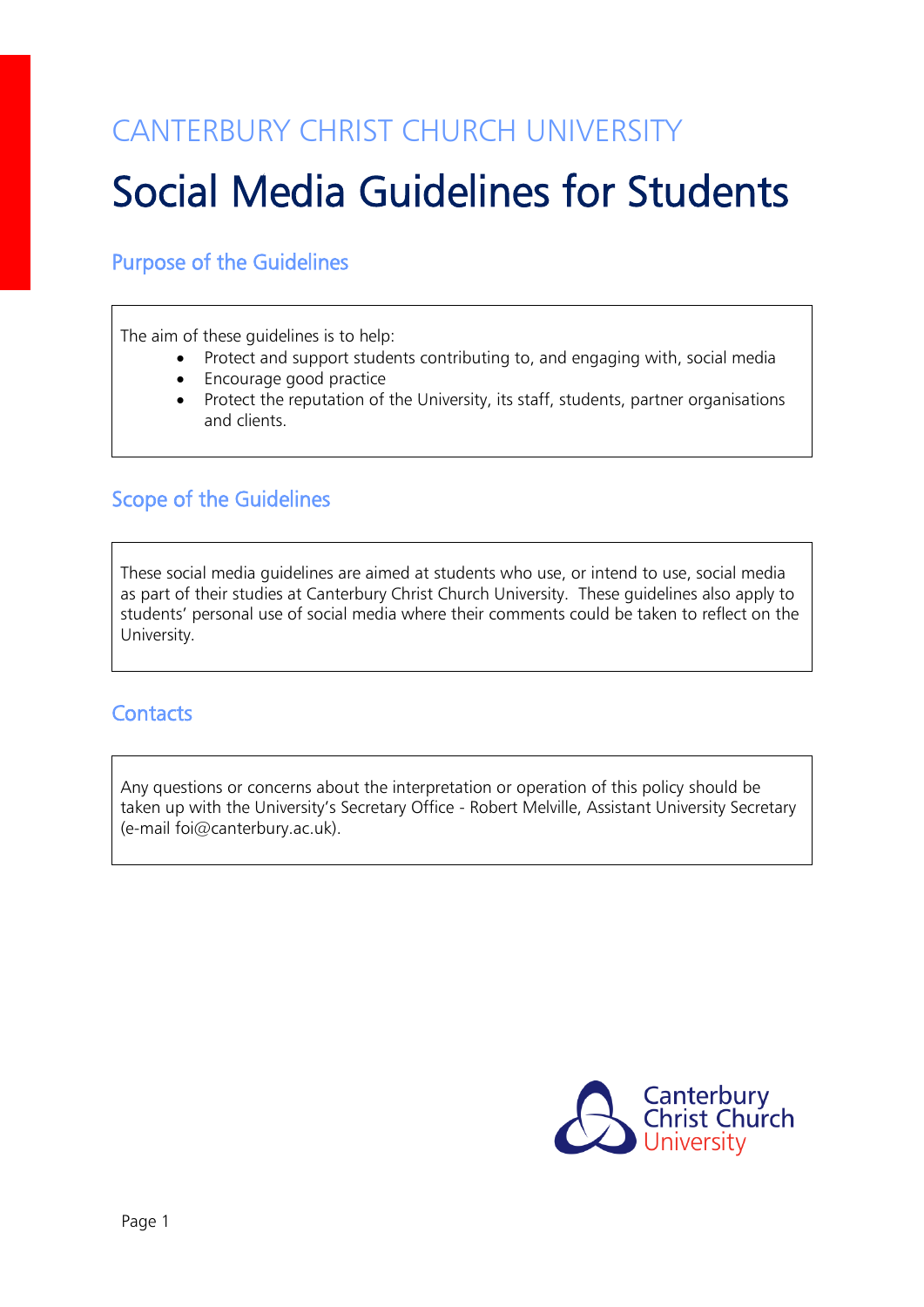## CANTERBURY CHRIST CHURCH UNIVERSITY

#### 1. Introduction

Social media is a now a part of everyday life and is a great tool to enhance students' learning experience through the sharing of knowledge, the discussion of ideas and the development of professional and social networks.

However, despite the opportunities presented by social media, there are significant risks. Social media allows individuals to communicate with a potentially huge audience, and sometimes its informality can encourage us to be less cautious than we would be using other more traditional methods of communicating and interacting.

These social media guidelines are aimed at students who use, or intend to use, social media as part of their studies at Canterbury Christ Church University. These guidelines also apply to students' personal use of social media where their comments could be taken to reflect on the University.

#### 2. Aims and Objectives

The guidelines aim to:

- Protect and support students contributing to, and engaging with, social media
- Encourage good practice
- Protect the reputation of the University, its staff, students, partner organisations and clients.

#### 3. Policy framework

These social media guidelines for students are governed by other official documents that regulate student behaviour and conduct:

- [Terms and Conditions of Registration](mailto:http://www.canterbury.ac.uk/students/academic-services/policy-zone/policy-zone-a-z.aspx)
- [Student Disciplinary Procedures](mailto:http://www.canterbury.ac.uk/student-support-health-and-wellbeing/documents/Student-Disciplinary-Procedures-1-January-2015.pdf)

#### 4. What is social media?

Social media is the collective of online communications channels dedicated to community-based input, interactions, content-sharing and collaboration. Websites and applications dedicated to forums, microblogging, social networking, social bookmarking, social curation and wikis are among the different types of social media.

Prominent examples include: Facebook, Twitter, Linkedin, Reddit, Pinterest, and Instagram.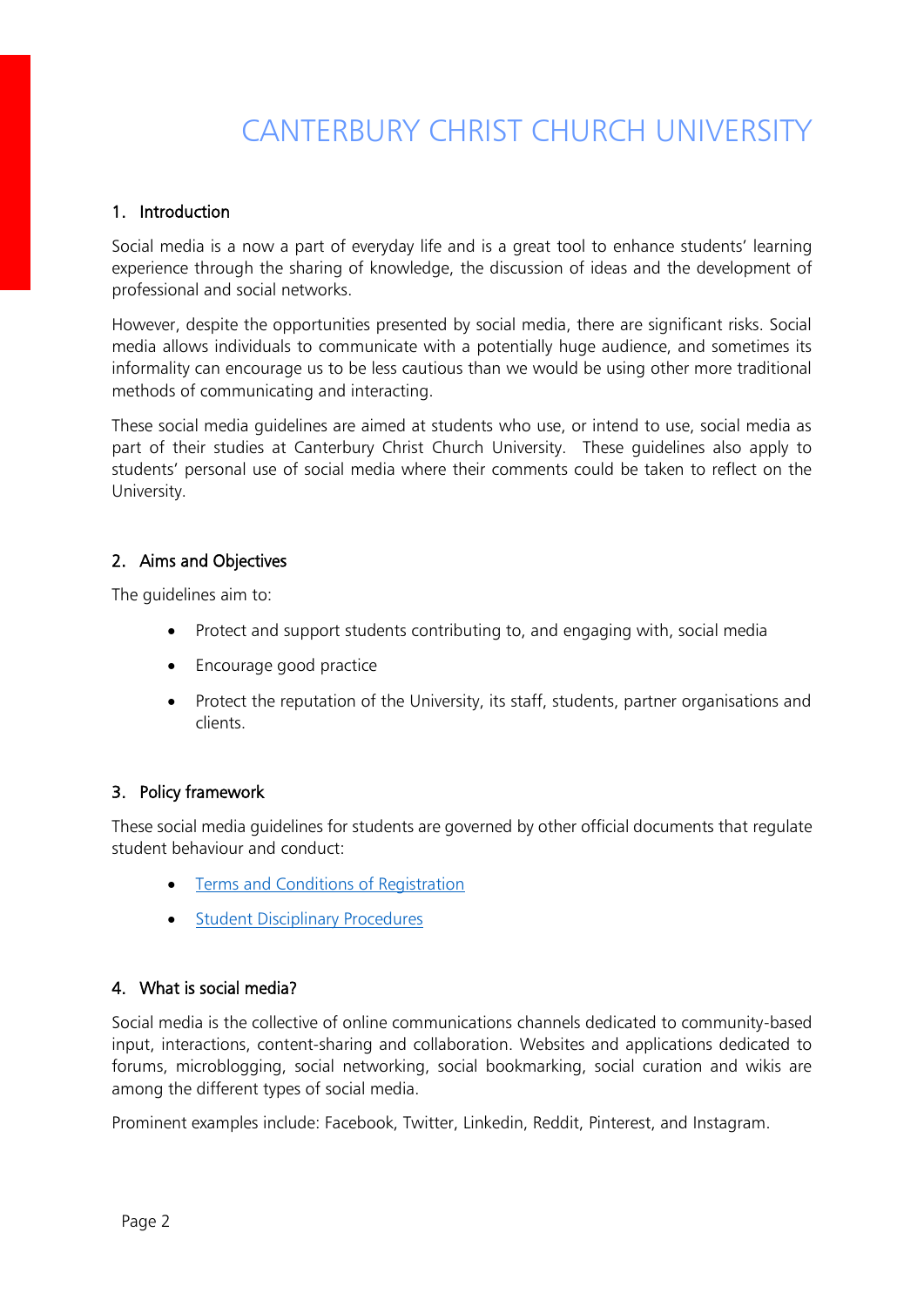#### 5. Students' responsibilities

It is your responsibility as a student to read and act in accordance with the principles of these guidelines, and regularly check the website for any minor updates to documents.

It is also your responsibility to read and act in accordance with the rules and guidelines set out by individual social media, social networking and website hosting companies and providers.

You must:

- Act lawfully in the use of social media and to be aware that criminal and civil proceedings can be taken in the event of unlawful activity.
- Remain mindful of, and respect, the University's [values](mailto:http://www.canterbury.ac.uk/about-us/our-mission-and-values.aspx) and [the Student University](file:///C:/Users/rw396/AppData/Local/Microsoft/Windows/Temporary%20Internet%20Files/Content.Outlook/DB702SKA/•%09The%20Student%20and%20University%20Partnership%20Agreement)  [Partnership Agreement](file:///C:/Users/rw396/AppData/Local/Microsoft/Windows/Temporary%20Internet%20Files/Content.Outlook/DB702SKA/•%09The%20Student%20and%20University%20Partnership%20Agreement) when using social media, in line with th[e terms and conditions](mailto:http://www.canterbury.ac.uk/students/academic-services/policy-zone/policy-zone-a-z.aspx)  [of registration.](mailto:http://www.canterbury.ac.uk/students/academic-services/policy-zone/policy-zone-a-z.aspx)
- Note that social media may not be used to inform or promote inappropriate behaviour or actions which damage the reputation of individuals or the University.
- Remember to follow the anonymity and confidentiality rules set out by your course and/or the professional standards set out by the Professional and Statutory Regulatory Bodies for your professional studies. If you breach the code of conduct of a professional body (e.g. Nursing and Midwifery Council, Police forces, National College for Teaching and Leadership), it may directly affect your future learning and career aspirations.
- Don't use social media to attack others and remember to respect other people's privacy and feelings. If you break the law on social media sites (for example by posting something defamatory) you will be personally responsible.
- Always ask permission before sharing private details about your fellow students, staff, the University, its partner organisations and clients. Such details could include private contact details, pictures or details of private discussions.
- Remember to be appropriate when engaging with staff, students or clients of the University through social media. Inappropriate information, promotion of events/activities or contact may breach the [Student Disciplinary Procedures.](mailto:http://www.canterbury.ac.uk/student-support-health-and-wellbeing/documents/Student-Disciplinary-Procedures-1-January-2015.pdf)
- Make sure you adhere to all ethical requirements of the University, your faculty and course if you're using social media as part of a research study or project. You also need to consider intellectual property rights, copyright and ownership of data.
- Not state or imply that your views are those of Canterbury Christ Church University when using social media; nor use the University logo at any time.

If you see something on a social media site that concerns you, you can report it to the social media provider. The provider is likely to pass the complaint to the person who set up the space or group. If it concerns the University, or a member of the University community, please report it to the Student Communications Unit via [the i-zone.](https://secure.canterbury.ac.uk/ask-the-izone/)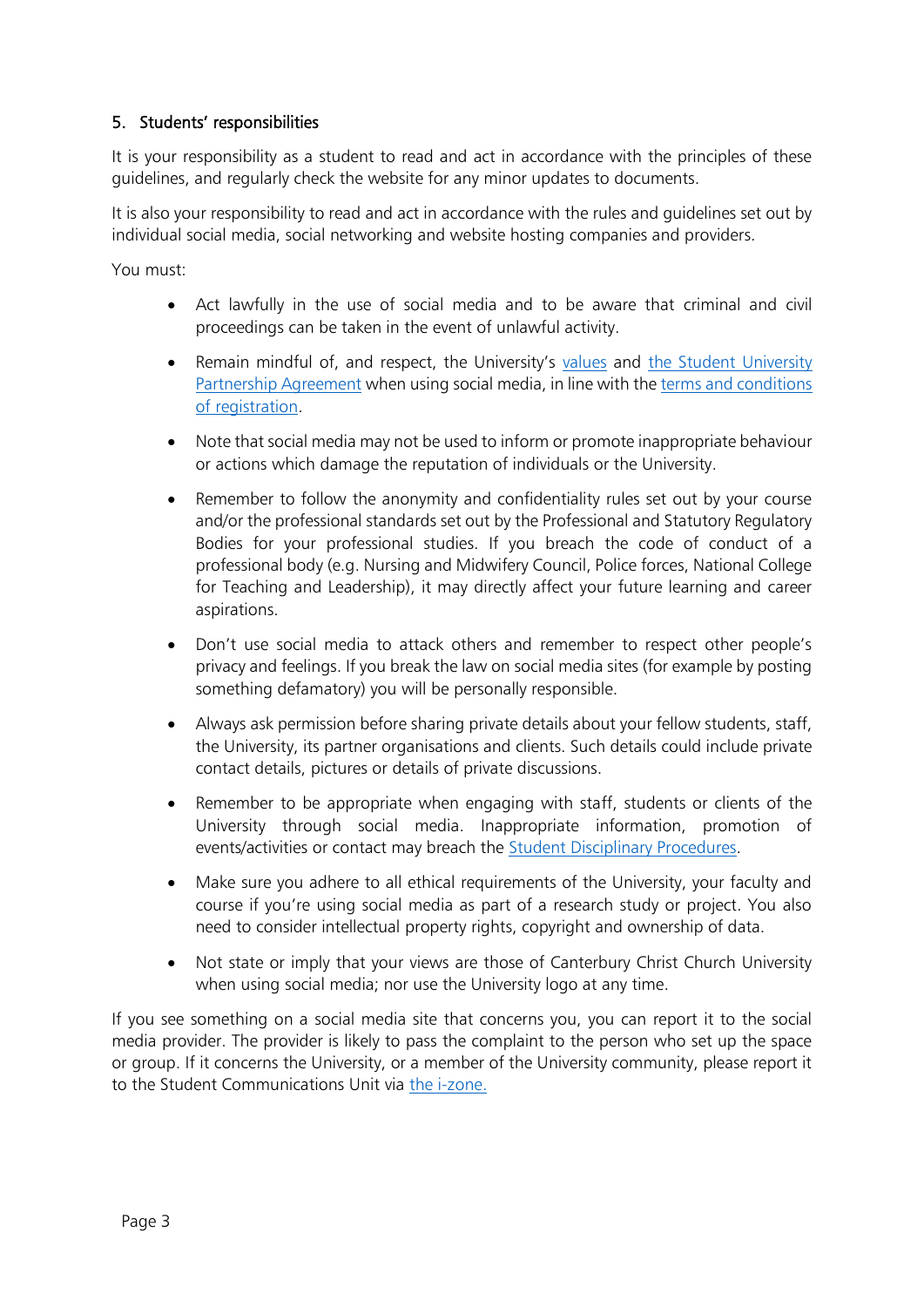#### 6. Behaviour and conduct on social media

Any misconduct on social media will be dealt with by the University's Student Disciplinary [Procedures](http://www.canterbury.ac.uk/student-support-health-and-wellbeing/documents/Student-Disciplinary-Procedures-1-January-2015.pdf)[..](mailto:http://www.canterbury.ac.uk/student-support-health-and-wellbeing/documents/Student-Disciplinary-Procedures-1-January-2015.pdf) This could include:

- Foul and abusive language
- Discrimination
- Violence and threats
- Bullying and harassment
- Hateful speech
- Inappropriate graphic content
- Inflammatory comments those arousing or intending to arouse feelings of anger or violence
- Deliberately misleading or defamatory comments those damaging the good reputation of someone, slanderous or libellous
- Phishing and spam.

#### 7. Monitoring the use of social media and the University's responsibilities

The University will:

- Ensure these guidelines are accessible to staff and students.
- Take steps to give students the information to stay safe on the internet when using social media.
- Monitor references to the University on social media.
- Investigate complaints regarding students' behaviour on social media in line with the [University's Student Disciplinary Procedures](http://www.canterbury.ac.uk/student-support-health-and-wellbeing/documents/Student-Disciplinary-Procedures-1-January-2015.pdf). (Please note that social media is not recognised as an official channel via which to make a formal complaint).
- Take disciplinary action where inappropriate behaviour is exhibited that affects the University in accordance with the [University's Student Disciplinary Procedures](http://www.canterbury.ac.uk/student-support-health-and-wellbeing/documents/Student-Disciplinary-Procedures-1-January-2015.pdf).
- Periodically review and update the guidelines and any other associated policy and guidelines. Staff and students will be notified of any significant changes.

.